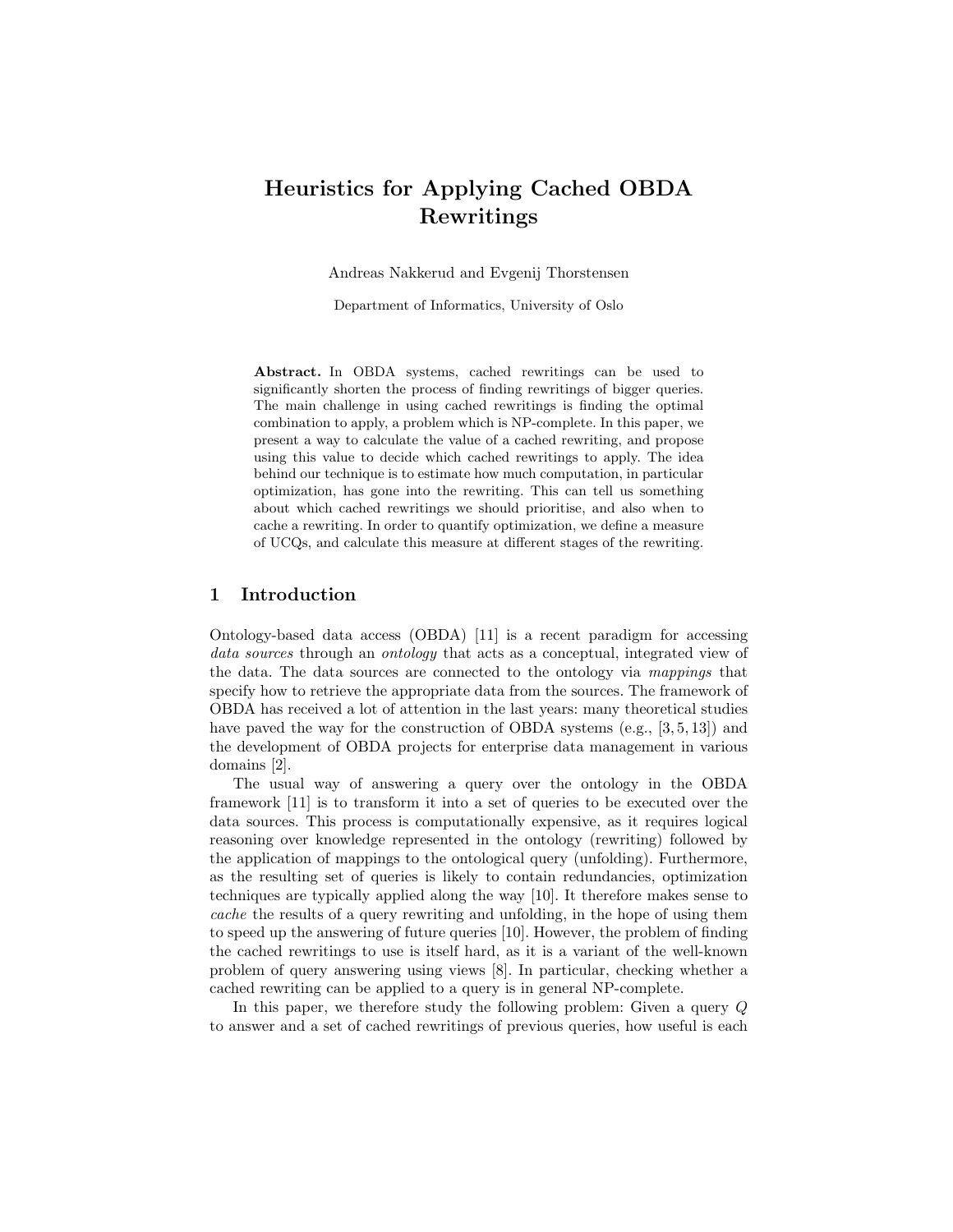cached rewriting likely to be, if it is applicable to  $Q$ ? Knowing this, the system can make sensible decisions as to which cached rewritings to try and apply, and in what order.

As a measure of the usefulness of an existing cached rewriting, previous work by Di Pinto et al. [10] use the number of atoms in the queries. This approach does not take into account the details of the rewriting algorithm used, nor the specification of the OBDA system the queries are answered over. In order to get a finer picture of the usefulness of a cached rewriting, we define a measure for UCQs, and apply it to an intermediate stage of the rewriting. We then use this measure, as well as measures of the cached rewriting, to define a heuristic. In addition to analysing the queries of a cached rewriting directly, this heuristic also takes into account how ontology queries are rewritten by the OBDA system.

# 2 Preliminaries

In this section, we define basic notions related to OBDA systems and their components: databases, ontologies, and mappings. We then give a definition of query rewriting and unfolding, followed by a formal definition of cached query rewritings as mappings that possess specific properties.

#### 2.1 Databases

In this paper, we assume a fixed relational schema  $S$ , and adopt the standard notions for conjunctive queries (CQs) over  $S$  [1]. To every conjunctive query  $CQ$ we associate a measure of its size, denoted by  $size(CQ)$ . There are several ways to measure the size of a conjunctive query; we will discuss using the number of atoms or the number of variables in the query. However, it is possible to also use more advanced measures of query size, such as tree and hypertree width [6, 7].

Given a conjunctive query Q and a tuple of constants  $t$ , we write  $Q[t]$  for the query obtained by replacing the free variables of  $Q$  with the constants in  $t$ . Given a database instance D and a query Q, we write  $\textsf{ans}(Q, \mathcal{D})$  for the set of answers to  $Q$  over  $D$ , defined in the standard way.

### 2.2 Ontologies

An ontology is a description of a domain of interest in some formal language. Here, we consider the languages of Description Logics (DLs). In general, an ontology expressed in a description logic is a pair  $\mathcal{O} = \langle \mathcal{T}, \mathcal{A} \rangle$ , where the TBox  $\mathcal T$  contains axioms specifying universal properties of the concepts and roles in the domain, while the ABox A specifies instances of concepts and roles. In the OBDA setting, the ABox is given by mappings rather than explicitly, and so the TBox is the only relevant component. We therefore set  $\mathcal{O} = \mathcal{T}$ .

In the examples discussed in this paper, we will use the description logic  $DL\text{-}Lie_A$  [4, 12]. The syntax of  $DL\text{-}Lie_A$  is based on concepts, value-domains,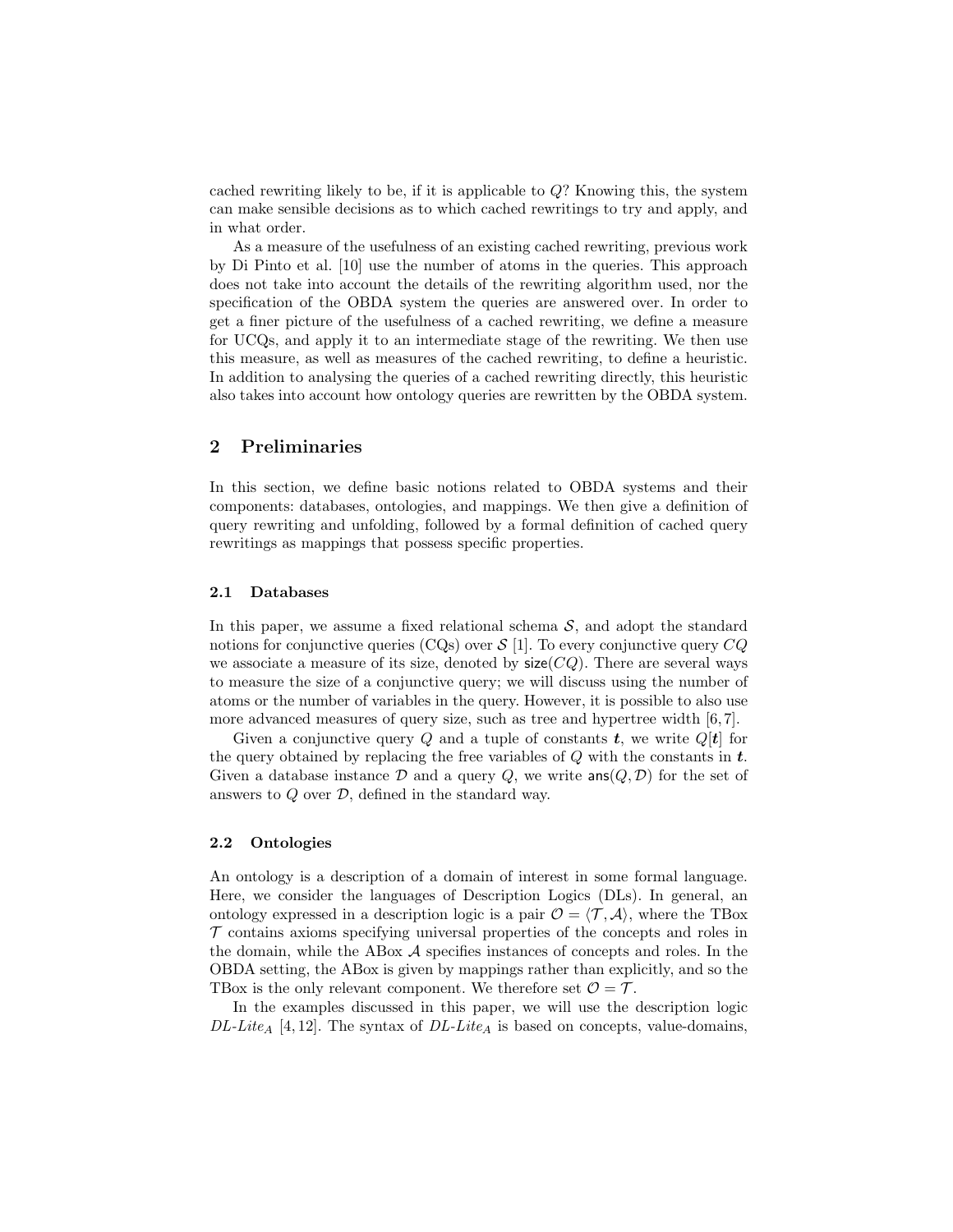roles, and attributes, and can be defined using the following grammar [10]:

$$
B \to A \mid \exists Q \mid \delta(U_C) \qquad E \to \rho(U)
$$
  
\n
$$
C \to B \mid \neg B \qquad F \to T_1 \mid \dots \mid T_n
$$
  
\n
$$
Q \to P \mid P^- \qquad V \to U \mid \neg U
$$
  
\n
$$
R \to Q \mid \neg Q,
$$

where  $A$  is a *concept name*,  $P$  is a *role name*,  $U$  is an *attribute name*, and  $T_1, \ldots, T_n$  are value-domains. We let  $\Sigma_O$  be a set of ontology predicates, and  $\Gamma_C$  a set of constants. The semantics of  $DL\text{-}Lite_A$  is defined in terms of firstorder interpretations  $\mathcal{I} = (\Delta^{\mathcal{I}}, \cdot^{\mathcal{I}})$  over  $\Sigma_O \cup \Gamma_C$ . The non-empty domain  $\Delta^{\mathcal{I}}$ is the union of the disjoint sets  $\Delta_V$  and  $\Delta_O^{\mathcal{I}}$ , where  $\Delta_V$  is the domain for interpreting data values, and  $\Delta_O^{\mathcal{I}}$  is the domain for interpreting object constants. The interpretation function  $\cdot^{\mathcal{I}}$  is defined as follows:

$$
AT \subseteq \Delta_O^{\mathcal{I}}
$$
  
\n
$$
P^{\mathcal{I}} \subseteq \Delta_O^{\mathcal{I}} \times \Delta_O^{\mathcal{I}}
$$
  
\n
$$
U^{\mathcal{I}} \subseteq \Delta_O^{\mathcal{I}} \times \Delta_V
$$
  
\n
$$
U^{\mathcal{I}} \subseteq \Delta_O^{\mathcal{I}} \times \Delta_V
$$
  
\n
$$
U^{\mathcal{I}} \subseteq \Delta_O^{\mathcal{I}} \times \Delta_V
$$
  
\n
$$
(\exists Q)^{\mathcal{I}} = \{o \mid \exists o'.[(o, o') \in Q^{\mathcal{I}}] \}
$$
  
\n
$$
(\neg B)^{\mathcal{I}} = \Delta_O^{\mathcal{I}} \setminus B^{\mathcal{I}}
$$
  
\n
$$
(\forall Q)^{\mathcal{I}} = \{o \mid \exists v.[(o, v) \in U^{\mathcal{I}}] \}
$$
  
\n
$$
(\neg Q)^{\mathcal{I}} = (\Delta_O^{\mathcal{I}} \times \Delta_O^{\mathcal{I}}) \setminus Q^{\mathcal{I}}
$$
  
\n
$$
(o(U))^{\mathcal{I}} = \{v \mid \exists v.[(o, v) \in U^{\mathcal{I}}] \}
$$
  
\n
$$
(\neg Q)^{\mathcal{I}} = (\Delta_O^{\mathcal{I}} \times \Delta_O^{\mathcal{I}}) \setminus Q^{\mathcal{I}}
$$
  
\n
$$
(o(U))^{\mathcal{I}} = \{v \mid \exists o.[(o, v) \in U^{\mathcal{I}}] \}
$$

A  $DL\text{-}Lie_A$  TBox  $\mathcal T$  is a finite set of axioms of the form

 $B \sqsubseteq C$   $Q \sqsubseteq R$   $E \sqsubseteq F$   $U \sqsubseteq V$  (funct Q) (funct U).

The interpretation I satisfies an axiom  $X \subseteq Y$  if  $X^{\mathcal{I}} \subseteq Y^{\mathcal{I}}$ . I satisfies (funct Z) if for every  $o, o', o'' \in \Delta_O^{\mathcal{I}}$ , if  $(o, o') \in Z^{\mathcal{I}}$  and  $(o, o'') \in Z^{\mathcal{I}}$ , then  $o' = o''$ .

#### 2.3 Mappings

In the general case, a mapping assertion  $m$  between a database schema  $S$  and an ontology O has the form  $Q \rightsquigarrow q$ , where the body Q is a CQ over S, and the head q a CQ over the vocabulary of  $\mathcal{O}$  [11], possibly with shared free variables. To define the semantics of mapping assertions, we first need to define the notion of an OBDA system.

#### 2.4 OBDA systems

An OBDA system specification is a triple  $\mathcal{B} = \langle \mathcal{O}, \mathcal{S}, \mathcal{M} \rangle$  where S is a database schema,  $M$  a set of mapping assertions, and  $O$  an ontology. The semantics of query answering in OBDA systems are usually defined using first-order interpretations.

**Definition 1 (OBDA semantics).** Let  $\mathcal{B} = \langle \mathcal{O}, \mathcal{S}, \mathcal{M} \rangle$  be an OBDA system specification, and D a database for S. A first order interpretation I with  $\mathcal{I} \models \mathcal{D}$ is a model for B if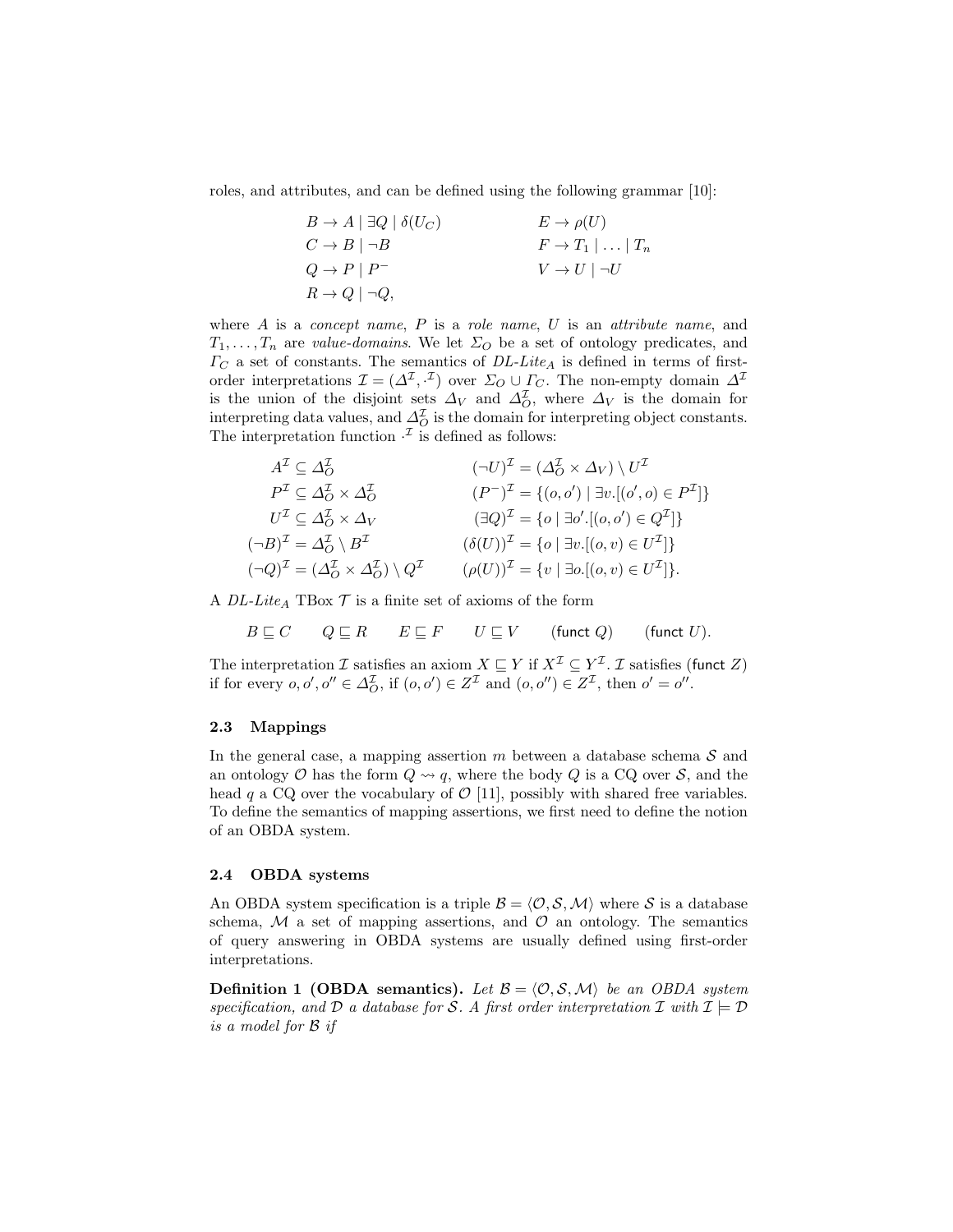- $\mathcal{I} \models \mathcal{O}, \text{ and}$
- for every tuple of constants **t** from  $D$ , and every mapping assertion  $Q \rightsquigarrow q \in \mathcal{M}$ , we have that  $\mathcal{I} \models q[t]$  whenever  $\mathcal{I} \models Q[t]$ .

The set of answers to a query q over  $\mathcal B$  and  $\mathcal D$  is the set of tuples **t** from  $\mathcal D$ such that  $q[t]$  is true in every model of B and D. We write  $\text{ans}(q, \mathcal{B}, \mathcal{D})$  for the answers to q over B and D.

As mentioned in the introduction, answering a query in an OBDA system is usually done by rewriting and unfolding the query into the correct database queries to execute.

**Definition 2** (Rewriting and unfolding). Let  $\mathcal{B} = \langle \mathcal{O}, \mathcal{S}, \mathcal{M} \rangle$  be an OBDA system specification, and q a  $CQ$  over the vocabulary of  $\mathcal{O}$ . A rewriting of q under B is a query q' over the same vocabulary such that  $ans(q', \langle \emptyset, S, \mathcal{M} \rangle, \mathcal{D}) =$  $ans(q, \mathcal{B}, \mathcal{D})$  for every database instance  $\mathcal{D}$ .

An unfolding of the rewriting  $q'$  of  $q$  is a query  $Q$  over  $S$  such that  $ans(Q, D) = ans(q, B, D)$  for every database instance D.

We can now define the notion of a perfect mapping assertion, which captures the idea of caching the rewriting and unfolding of a query.

**Definition 3 (Perfect mapping assertion [10]).** Let  $\mathcal{B} = \langle \mathcal{O}, \mathcal{S}, \mathcal{M} \rangle$  be an OBDA system specification. A mapping assertion  $Q \rightsquigarrow q$  is a perfect mapping assertion if for every database instance  $D$ , we have  $\text{ans}(q, \mathcal{B}, \mathcal{D}) = \text{ans}(Q, \mathcal{D})$ .

Each cached rewriting and unfolding is a perfect mapping assertion. In fact, caching is one of the primary methods for obtaining perfect mapping assertions [10].

# 3 Applying Perfect Mapping Assertions

As part of their full OBDA rewriting algorithm, Di Pinto et al. [10] present the algorithm ReplaceSubqueryR for applying a perfect mapping assertion before the regular rewriting procedure starts. Using the notion of *restricted* homomorphisms, they give an exact definition of when a perfect mapping assertion can be applied.

Given a conjunctive query q,  $ReplaceSubqueryR$  goes through the perfect mapping assertions in the order specified by some heuristic, modifying  $q$ whenever the perfect mapping assertion is applicable. The order of application is significant, since the application of one perfect mapping assertion can prohibit the subsequent application of another. Finding the optimal combination of perfect mapping assertions to apply is NP-hard [10]. Di Pinto et al. use a greedy strategy. The heuristic for this strategy is the number of atoms in the heads of the perfect mapping assertions.

Our goal is to define an improved heuristic for the order of application of perfect mapping assertions.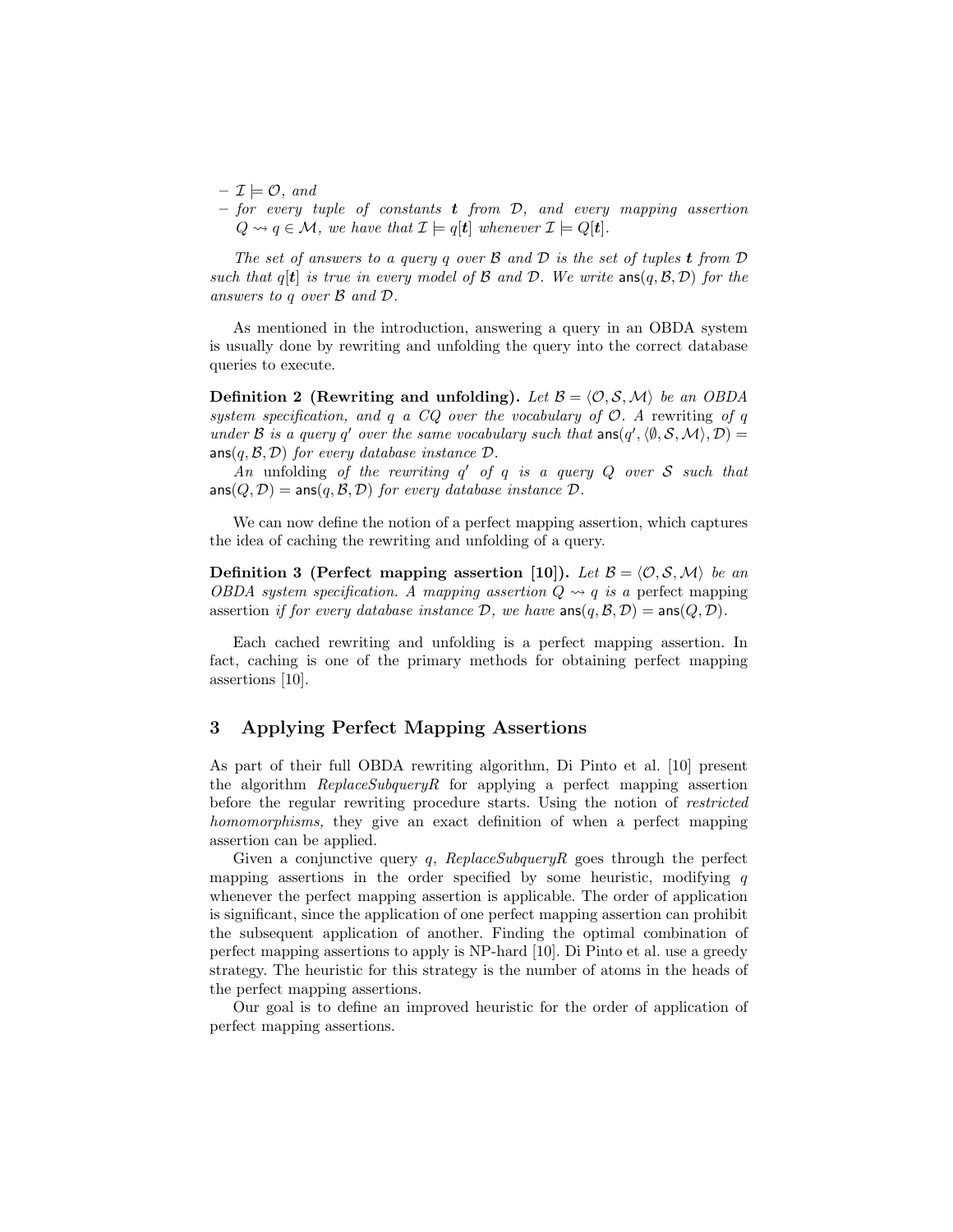The following example, based on one of the challenges faced by the Optique  $project<sup>1</sup>$ , shows how we create perfect mapping assertions.

Example 4. Let company(name, owner, manager, accountant) be a database table. We define the concepts Company and Owner, Manager and Accountant, and the roles hasOwner, hasManager, and hasAccountant. We define the TBox,

$$
\mathcal{T} = \left\{ \begin{array}{c} \exists hasOwner \sqsubseteq Company, \\ \exists hasManager \sqsubseteq Company, \\ \exists hasAccountant \sqsubseteq Company \end{array} \right\}
$$

,

and mapping assertions

$$
\mathcal{M} = \left\{ \begin{array}{l} \exists y, z, w.\ncompany(x, y, z, w) \rightsquigarrow Company(x) \\ \exists z, w.\ncompany(x, y, z, w) \rightsquigarrow hasOwner(x, y) \\ \exists y, w.\ncompany(x, y, z, w) \rightsquigarrow hasManager(x, z) \\ \exists y, z.\ncompany(x, y, z, w) \rightsquigarrow hasAccountant(x, w) \end{array} \right\}.
$$

We now look at the query  $q(x) = Company(x)$ . The ontology rewriting of  $Company(x)$  is

$$
q'(x) = Company(x) \lor \exists v. hasOwner(x, y)
$$

$$
\lor \exists v. hasManager(x, y) \lor \exists v. hasAccountant(x, y).
$$

When unfolding  $q'(x)$  we get the UCQ

$$
\exists y, z, w.company(x, y, z, w)
$$
  

$$
\lor \exists v, z, w.company(x, v, z, w)
$$
  

$$
\lor \exists y, v, w.company(x, y, v, w)
$$
  

$$
\lor \exists y, z, v.company(x, y, z, v),
$$

which is obviously equivalent to

 $\exists y, z, w. company(x, y, z, w).$ 

We cache this rewriting by saving the perfect mapping assertion

$$
\exists y, z, w.company(x, y, z, w) \rightsquigarrow Company(x).
$$

Example 4 illustrates one situation where perfect mapping assertions are useful. An alternative way of dealing with his particular example is by modifying the set  $M$  of mapping assertions according to the TBox [13], and then to optimise it [9, 13]. This approach is not as general as the perfect mapping assertion approach, because it only works when there are redundancies in the mapping assertions. The perfect mapping assertions can represent optimisations that are only valid in special cases.

 $\frac{1 \text{ http://optique-project.eu/}}{}$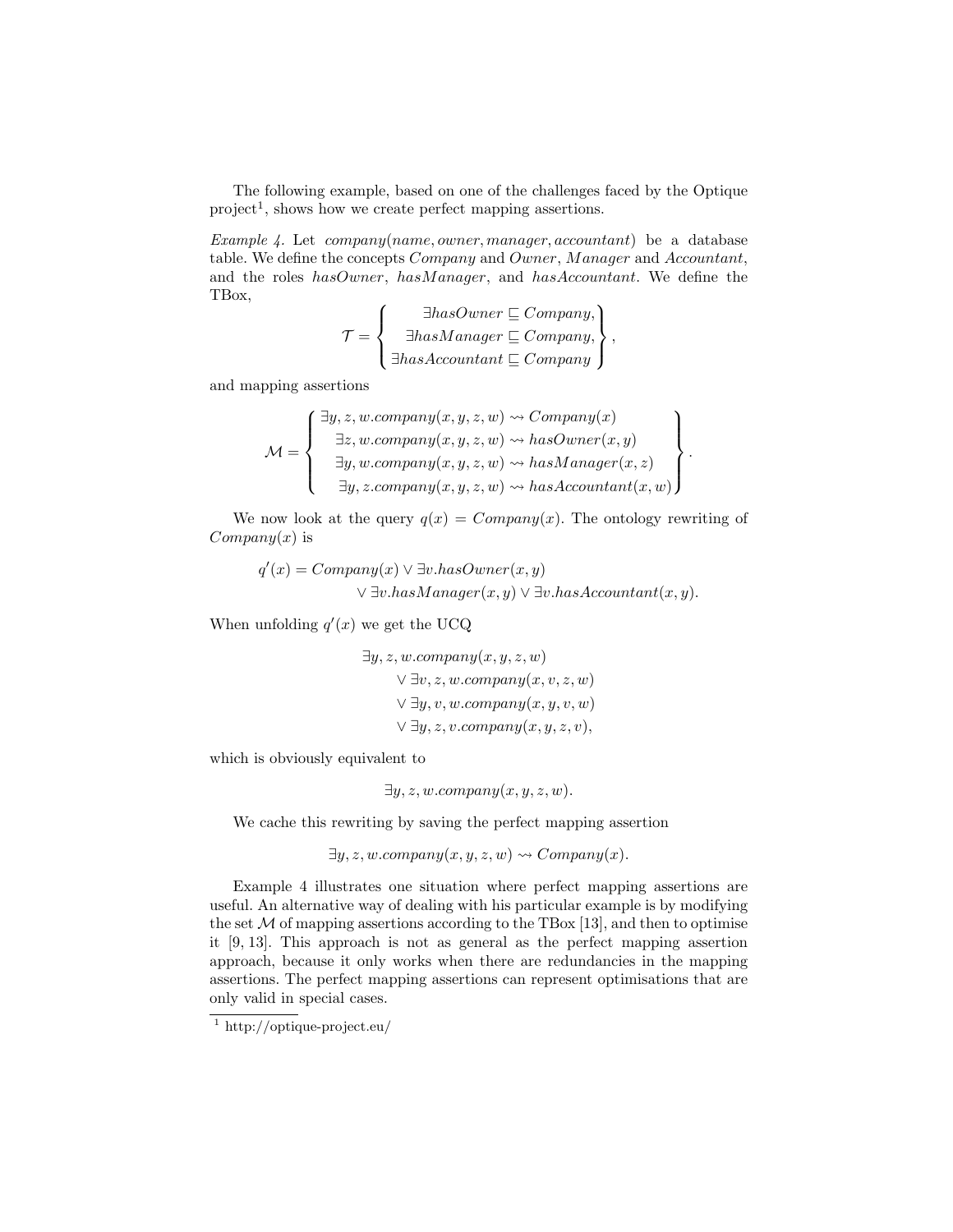# 4 Query Measure

In order to evaluate the quality of a perfect mapping assertion, we need some way of measuring a UCQ. We will use this measure to quantify the amount of optimization that has gone into creating a perfect mapping assertion.

There are several ways to measure the size of a conjunctive query. For ease of exposition, we will use the number of atoms in the query in our examples, although the number of variables is usually more relevant to the exact cost of optimising a query, since query optimisation amounts to finding homomorphisms between queries. If the number of variables is approximately linear in the number of atoms, the results of using either will be similar.

Furthermore, the number of atoms in each conjunction of the unfolding of a conjunctive query can be approximated from the number of mapping assertions that mentions conjunct. On the other hand, finding the number of variables requires an analysis of each mapping assertion.

The size of a UCQ is harder to describe with a single number, because UCQs have two dimensions: the conjunctions and the conjuncts in them.

Definition 5 (Measure of UCQs). Let  $Q = CQ_1 \vee \ldots \vee CQ_k$  be a UCQ, size( $CQ_i$ ) the size (e.g. number of atoms) of  $CQ_i$ , and f a weighting function. Define  $g(x) = x$  if f is at most linear, and  $g = f^{-1}$  otherwise. The measure of Q is

$$
S_Q = g\left(\sum_{i=1}^k f(\text{size}(CQ_i))\right).
$$

The function f defines how  $S_Q$  depends on the size of the conjunctive queries, the function g makes  $S_Q$  at most linear in the sum of the sizes. Our choice of g will make  $S_Q$  of the order  $O(k \cdot \max_i[\text{size}(CQ_i)])$ , where, and k is the number of conjunctive queries in the UCQ. We choose  $f$  according to the following observations.

- $f$  constant: We disregard the size of disjuncts. The cost of performing optimizations is assumed to be insignificant compared to the cost of rewriting, unfolding and storing the query.
- $f$  linear: The cost of optimization is assumed to be on the same order as the cost of rewriting, unfolding and storing the query.
- $-$  f polynomial or exponential: The cost of optimization is assumed to be more important than the cost of rewriting, unfolding and storing the query.

The above list is explains how different definitions of  $f$  affects the measure  $S_{\mathcal{O}}$ . It gives a strong indication of how we should define f, depending on what we want to use the measure  $S_Q$  for. In Sections 5 and 6, we will use linear f. We get back to the choice of f briefly in Section 7.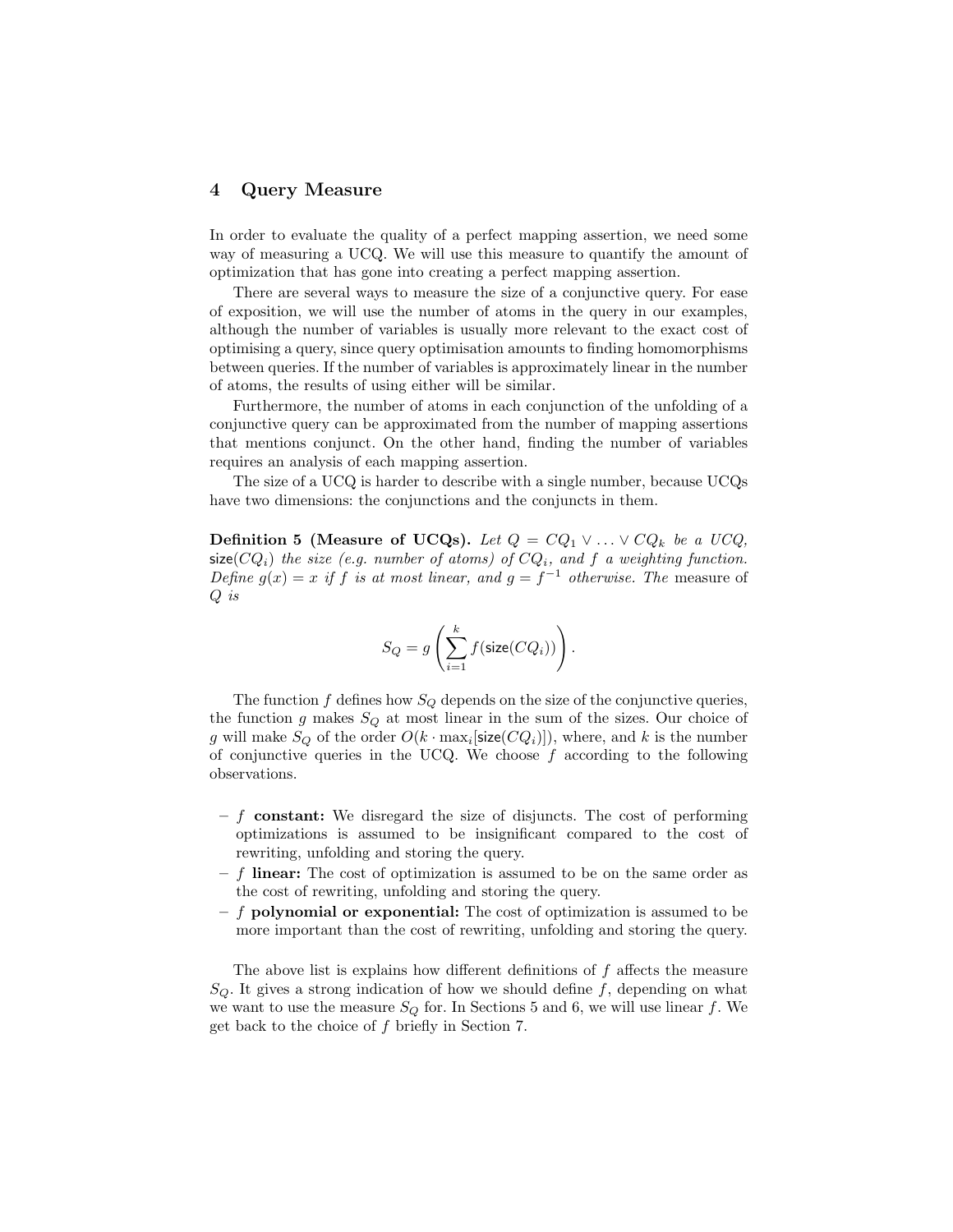### 5 Maximal expansion

Having defined a measure for UCQs, we are now in a position to assign a value to the body Q of a perfect mapping assertion  $Q \rightsquigarrow q$ . Such an analysis gives us some information about how much we stand to gain by applying this perfect mapping assertion. We can, however, get an even better picture by looking at the process of rewriting q. Doing this, we can get a measure of how complex  $q$ really is in the relevant OBDA system.

**Definition 6 (Maximal expansion).** Let q be a query,  $B = \langle O, S, M \rangle$  and OBDA system specification, and R an ontology rewriting algorithm. The maximal expansion of q over  $\mathcal B$  and  $\mathfrak R$ , denoted me(q,  $\mathcal B$ ,  $\mathfrak R$ ), is the unoptimised ontology rewriting and unfolding of q over B using R.

We write  $me(q, \mathcal{B})$  when the choice of  $\Re$  is clear from the context. When the OBDA system is also understood from the context, we let  $S_{\text{me}(q)}$  denote the measure of  $me(q, \mathcal{B})$ . The following example shows how we calculate  $S_{me(q)}$ .

Example 7. We look at an OBDA system specification with TBox axioms  $A \sqsubseteq \exists R$  and  $S \sqsubseteq T$ , and the mapping

$$
\mathcal{M} = \begin{Bmatrix} Q_{A_1} \leadsto A, Q_{A_2} \leadsto A, Q_{A_3} \leadsto A, \\ Q_{R_1} \leadsto R, Q_{R_2} \leadsto R, Q_{R_3} \leadsto R, Q_{R_4} \leadsto R, \\ Q_{S_1} \leadsto S, Q_{S_2} \leadsto S, \\ Q_{T_1} \leadsto T, Q_{T_2} \leadsto T, Q_{T_3} \leadsto T \end{Bmatrix}
$$

and rewrite the query  $q(x, y) = \exists z \, R(x, z) \wedge T(x, y)$ . The ontology rewriting of q according to rewriting algorithm  $\Re$  is

$$
q'(x,y) = [\exists z. R(x,z) \land T(x,y)] \lor [\exists z. R(x,z) \land S(x,y)]
$$

$$
\lor [A(x) \land T(x,y)] \lor [A(x) \land S(x,y)]
$$

We choose  $f(x) = g(x) = x$ , let size(*CQ*) be the number of atoms in *CQ*, and calculate  $S_{\mathsf{me}(q)}$ . If each  $Q_{X_n}$  is a query without joins, then the resulting maximal expansion is a UCQ with joins of size 2. The first disjunct in  $q'$  is unfolded into 12 conjunctive queries of size 2, since there are four queries mapped to  $R$  and 3 to T. We do similar calculations with each disjunct of  $q'$ , and end up with a total of 35 conjunctive queries, each of size 2. Therefore  $S_{\text{me}(q)} = 70$ .

In Example 7, we assumed that there were no conflicts between mapping assertions during the unfolding. Such conflicts can arise when there the mapping assertions contain constants in place of some variables. In this case, only those mapping assertions that have constants replacing the same variables can create conflict, and this will usually only be the case for a very few combinations of assertions. If constants are common in the used mapping assertions, then greater care must be taken when using approximations of  $S_{\mathsf{me}(q)}$ .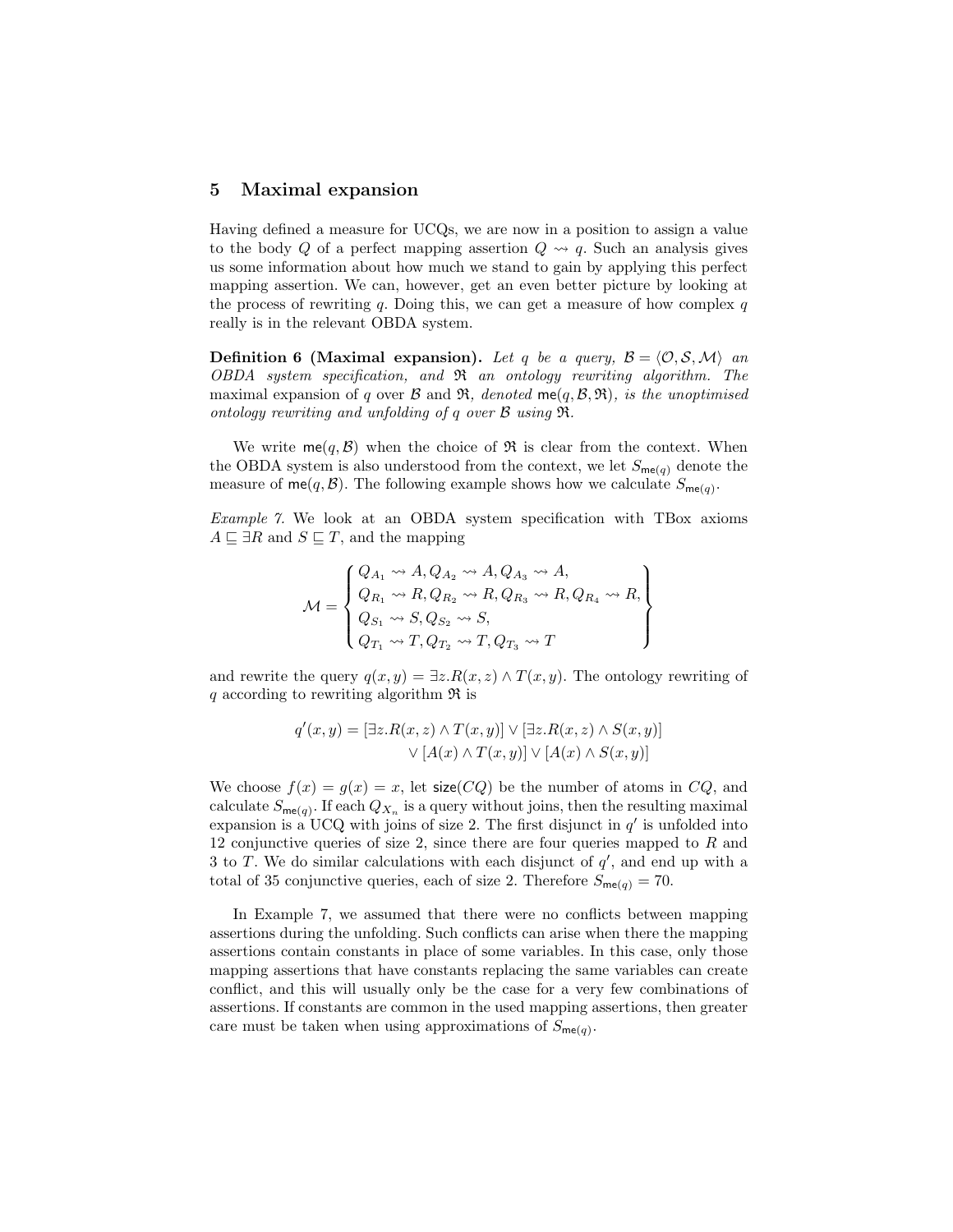#### 6 Heuristic

With a measure for UCQs and the notion of maximal expansions, we are now in a position to expand on the heuristic suggested by Di Pinto et al. [10]. We design a heuristic where large values are better. In the following we assume a fixed OBDA system and ontology rewriting algorithm.

For a perfect mapping assertion  $Q \rightsquigarrow q$ , we calculate the measures  $S_q$ ,  $S_Q$  and  $S_{\mathsf{me}(q)}$ . Note that  $S_q = \mathsf{size}(q)$ , since q is a conjunctive query. During both ontology rewriting and unfolding, the size of a conjunctive query can grow exponentially. In both cases there is generally multiple options for dealing with every conjunct, and the result is a very large UCQ. For this reason, we will use  $\log S_Q$  and  $\log S_{\mathsf{me}(q)}$ , since they will be approximately proportional to  $S_q$ . We also calculate the ratio  $\log S_{\mathsf{me}(q)}/\log S_Q$ , which tells us how much optimisation has gone into the creation of the perfect mapping assertion. We use this optimization ratio to adjust other measures of the value of the perfect mapping assertion.

If  $S_q$  is large for a perfect mapping assertion  $Q \rightsquigarrow q$ , that is, the size of  $q$  is large, then applying it cuts a large portion of the original query. There is, however, a risk that this portion could be rewritten directly without much difficulty. In order to compensate for this effect, we scale  $S_q$  by the optimisation ratio  $\log S_{\mathsf{me}(q)}/\log S_Q$ .

A perfect mapping assertion is also valuable if the corresponding  $S_{\mathsf{me}(q)}$  is large, no matter the size of  $S_q$ . Again, we scale  $\log S_{\text{me}(q)}$  by the optimisation ratio  $\log S_{\text{me}(q)}/\log S_Q$ .

Assigning a weight parameter to each of these compound measures, we get the heuristic

$$
a \frac{(\log S_{\mathsf{me}(q)})^2}{\log S_Q} + b \frac{S_q \cdot \log S_{\mathsf{me}(q)}}{\log S_Q} + cS_q
$$

We assume  $S_q$ ,  $\log S_Q$  and  $\log S_{\text{me}(q)}$  have the same units, since they are all approximately linear in the size of the head  $q$  of the perfect mapping assertion  $Q \rightsquigarrow q$ . Then, the unit of each term in the above sum is the same, and also approximately linear in the  $size(q)$ . This means that the ratio between the terms will be fairly stable in respect to typical query size, and as such, the tuning of the parameters  $a, b$ , and  $c$  will not be very sensitive to the typical query size.

Example 8. We look at an ontology with an empty TBox, and the four roles  $R_1$ ,  $R_2, R_3$ , and  $R_4$ . We define the set of mapping assertions

$$
\mathcal{M} = \{Q_i^j \leadsto R_i \mid j = 1, \ldots, i^2\},\
$$

where  $i = 1, \ldots, 4$ . We let size(*CQ*) be the number of atoms in *CQ*, and assume that each  $Q_i^j$  is atomic. We let  $f(x) = x$ , and calculate  $S_q$  and  $S_{\mathsf{me}(q)}$  for different conjunctions of  $R_i$ , with each role occurring at most once in each query. The results are shown in Table 1. We see that  $S_{\mathsf{me}(q)}$  gives us a much finer division than  $S_q$ , which only divides the queries into 3 groups. Given the query

$$
R_1(x_1, x_2) \wedge R_2(x_2, x_3) \wedge R_3(x_3, x_4) \wedge R_4(x_4, x_5),
$$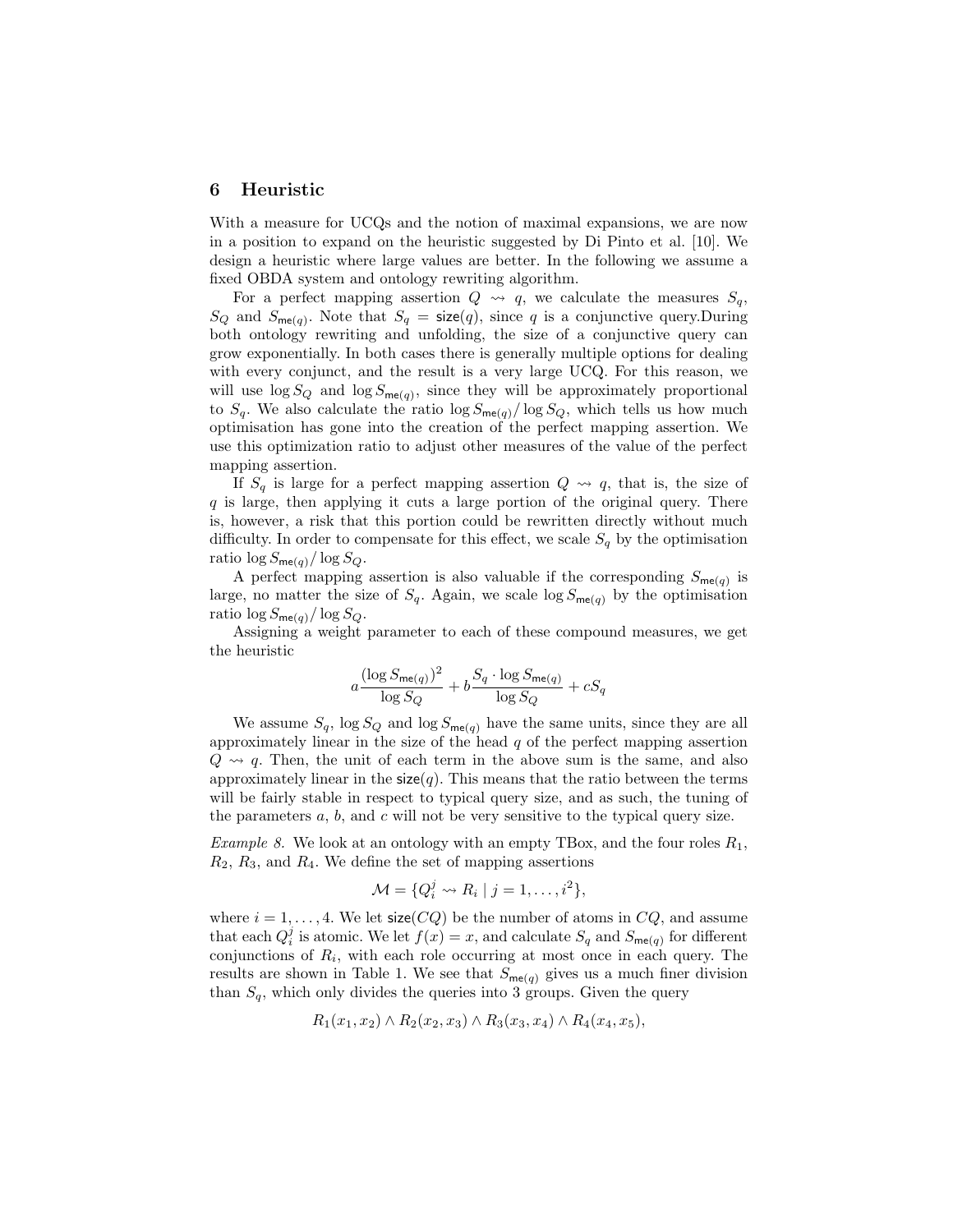and the perfect mapping assertions

$$
Q_A(y_1, y_2, y_3, y_4) \rightsquigarrow R_1(y_1, y_2) \land R_2(y_2, y_3) \land R_3(y_3, y_4)
$$
  
 
$$
Q_B(z_1, z_2, z_3) \rightsquigarrow R_3(z_1, z_2) \land R_4(z_3, z_4),
$$

there is a good chance that our best option is to apply the second, shorter perfect mapping assertion, because the maximal expansion of  $R_3(x_3, x_4) \wedge R_4(x_4, x_5)$  is so large. In order to be more precise, we would need to obtain the measures  ${\cal S}_{Q_A}$ and  $S_{Q_B}$ .

|         |  |  |                |                |                |                             |                                                         |   |       |                                             | $R_{\rm 2}$                       |
|---------|--|--|----------------|----------------|----------------|-----------------------------|---------------------------------------------------------|---|-------|---------------------------------------------|-----------------------------------|
|         |  |  |                |                |                |                             |                                                         |   |       | $ R_1 R_1 R_1 R_2 R_2 R_3 R_3 R_2 R_2 R_3 $ | $R_{3}$                           |
|         |  |  |                |                |                |                             | $ R_1 R_2 R_3 R_4 R_2 R_3 R_4 R_3 R_4 R_4 R_4 R_4 R_3 $ |   | $R_4$ |                                             |                                   |
|         |  |  | $\overline{2}$ | $\overline{2}$ | $\overline{2}$ | $\mathcal{D}_{\mathcal{L}}$ | $\mathcal{D}_{\mathcal{L}}$                             | 3 | 3     | 3                                           |                                   |
| 12me(q) |  |  |                |                |                |                             |                                                         |   |       |                                             | 18 32 72 128 288 108 192 432 1728 |

**Table 1.** The measure  $S_{\text{me}(q)}$  can be used to fine order the groups defined by  $S_q$ , but there are also pairs of queries where  $S_q$  and  $S_{\mathsf{me}(q)}$  disagree on ordering.

# 7 Discussion and Conclusion

Di Pinto et al. [10] have found that using cached rewritings can significantly reduce the cost of answering queries. Their well performing algorithm,  $ReplaceSubqueryR$ , relies on a heuristic for determining the order in which to apply cached rewritings. Di Pinto et al. have chosen a simple heuristic based on the sizes of the heads of the cached rewritings. This is a good choice if all subqueries have approximately the same complexity when seen together with the TBox and the mapping. If some ontology predicates are easier to rewrite and unfold than others, then the measures of the maximal expansion  $S_{\text{me}(q)}$  and the optimised rewriting  $S_Q$  become relevant to the choice of cached rewriting.

We suggest the heuristic

$$
a \frac{(\log S_{\mathsf{me}(q)})^2}{\log S_Q} + b \frac{S_q \cdot \log S_{\mathsf{me}(q)}}{\log S_Q} + cS_q
$$

If we let  $a = b = 0, c \neq 0$ , and define size(CQ) to be the number of atoms in  $CQ$ , then our heuristic becomes the same as the one used in [10]. By tweaking f in Definition 5, and the parameters  $a, b$  and  $c$ , we can shift importance away from  $S_q$ , and towards maximal expansion  $S_{\mathsf{me}(q)}$  and optimisation  $S_Q$ . The ideal setup will depend on the OBDA system specification, and should be decided experimentally. For the heuristic presented here to be more accurate than the one in [10], the OBDA system specification needs to be uneven in terms of how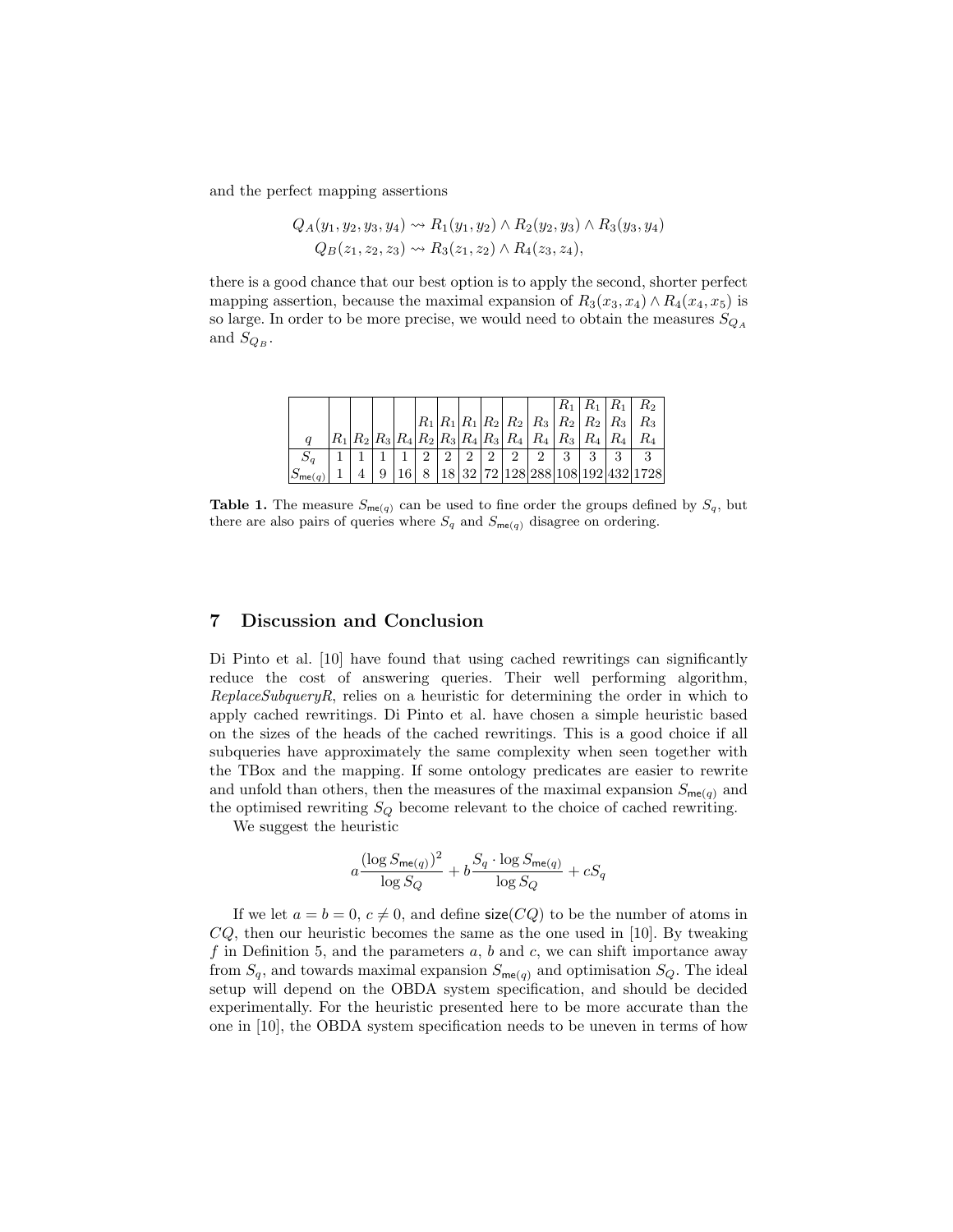each ontology predicate is rewritten. If the mapping has very many assertions for some ontology predicates and few for others, or if some ontology predicates occur often in the TBox while others don't, then the count of predicates in a query need not reflect how it behaves during rewriting. Also, if the mapping is very large, the optimisation ratios are more likely to be significant, since the unfolding and subsequent optimisation will be a large part of query rewriting.

Since  $S_q$ ,  $S_{\mathsf{me}(q)}$ , and  $S_Q$  are relatively cheap to calculate or approximate during rewriting, and cheap to store in a cache, we claim our suggested heuristic, in many settings, will outperform the simpler heuristic provided by [10]. Even when the simple heuristic performs very well, we can let  $a = 0$  and  $b \ll c$ , so that  $S_{\mathsf{me}(q)}$  is used for a fine splitting as illustrated by Example 8.

# 8 Future Work

We plan to continue this work by experimentally verifying our results. In particular, we would like to compare the different weighting and scaling functions discussed here on real-world datasets. Another line of enquiry would be to see how well these heuristics can substitute for e.g. techniques to eliminate mapping redundancy, as discussed in Section 3.

# References

- 1. Serge Abiteboul, Richard Hull, and Victor Vianu. Foundations of Databases. Addison-Wesley, 1995.
- 2. Natalia Antonioli, Francesco Castan`o, Cristina Civili, Spartaco Coletta, Stefano Grossi, Domenico Lembo, Maurizio Lenzerini, Antonella Poggi, Domenico Fabio Savo, and Emanuela Virardi. Ontology-based data access: the experience at the Italian Department of Treasury. volume 1017, pages 9–16, 2013.
- 3. D. Calvanese, M. Giese, P. Haase, I. Horrocks, T. Hubauer, Y. Ioannidis, E. Jiménez-Ruiz, E. Kharlamov, H. Kllapi, J. Klüwer, M. Koubarakis, S. Lamparter, R. Möller, C. Neuenstadt, T. Nordtveit, Ö. Özcep, M. Rodriguez-Muro, M. Roshchin, F. Savo, M. Schmidt, A. Soylu, A. Waaler, and D. Zheleznyakov. Optique: OBDA solution for big data. In Revised Selected Papers of ESWC 2013 Satellite Events, volume 7955 of LNCS, pages 293–295. Springer, 2013.
- 4. Diego Calvanese, Giuseppe De Giacomo, Domenico Lembo, Maurizio Lenzerini, and Riccardo Rosati. Tractable reasoning and efficient query answering in description logics: The DL-Lite family. J. Autom. Reasoning, 39(3):385–429, 2007.
- 5. Cristina Civili, Marco Console, Giuseppe De Giacomo, Domenico Lembo, Maurizio Lenzerini, Lorenzo Lepore, Riccardo Mancini, Antonella Poggi, Riccardo Rosati, Marco Ruzzi, Valerio Santarelli, and Domenico Fabio Savo. MASTRO STUDIO: Managing ontology-based data access applications. PVLDB, 6:1314–1317, 2013.
- 6. Georg Gottlob, Nicola Leone, and Francesco Scarcello. Hypertree decompositions and tractable queries. Journal of Computer and System Sciences, 64(3):579–627, 2002.